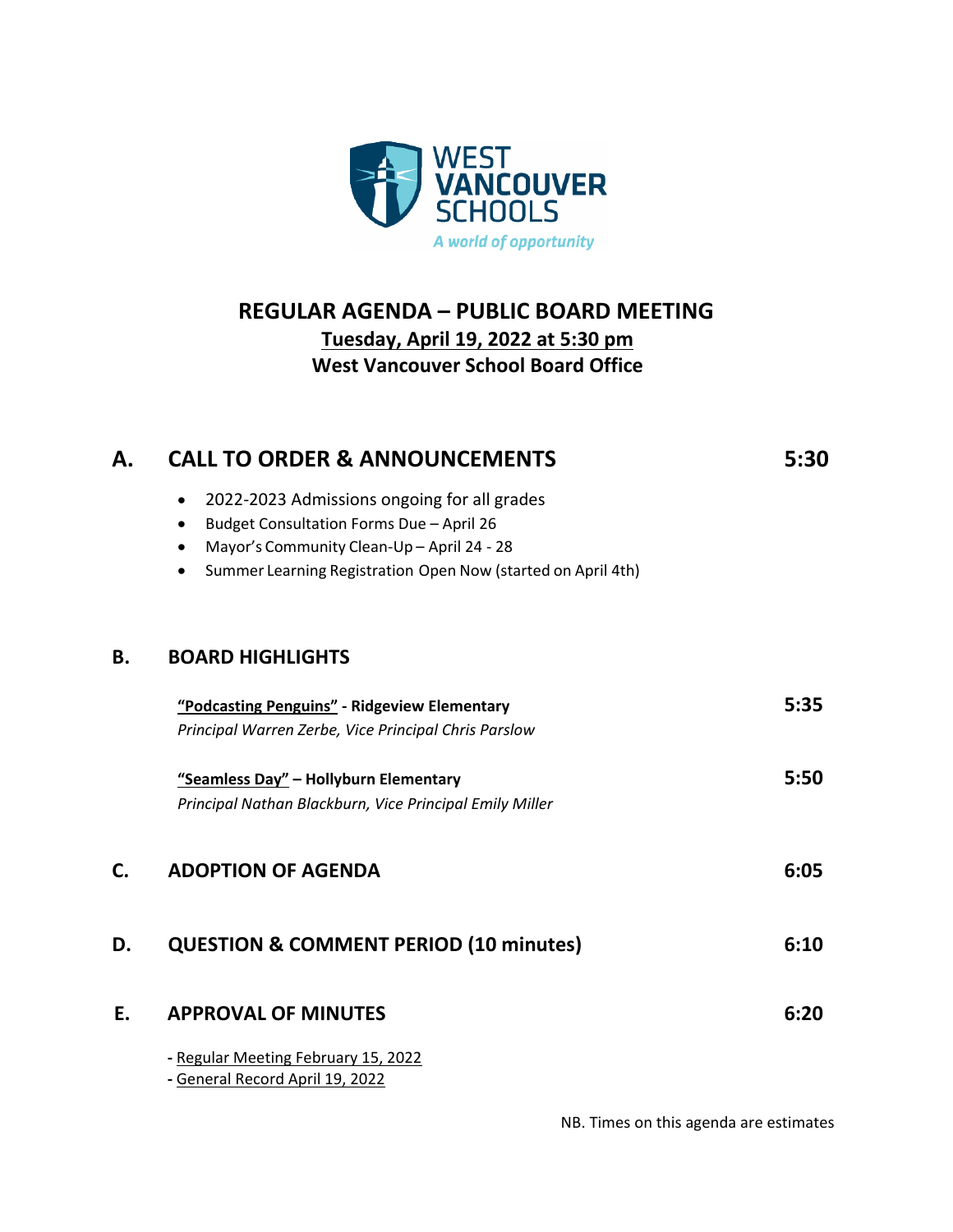| F. | <b>BUSINESS ARISING FROM THE MINUTES</b>                                                                                                                                                                                          | 6:25 |
|----|-----------------------------------------------------------------------------------------------------------------------------------------------------------------------------------------------------------------------------------|------|
| G. | <b>BOARD BUSINESS</b>                                                                                                                                                                                                             |      |
|    | <b>Superintendent's Report</b><br>1.<br>Chris Kennedy, Superintendent of Schools                                                                                                                                                  | 6:30 |
|    | 2. Career Education Update<br>Ian Kennedy, Bianca Ferrajohn, Parnaz Kashani, and Stewart Baker                                                                                                                                    | 6:45 |
|    | 3. BCSTA<br>Carolyn Broady, Board Chair                                                                                                                                                                                           | 7:05 |
|    | 4. Calendar Amendment<br>Sean Nosek, Associate Superintendent                                                                                                                                                                     | 7:10 |
| Н. | <b>COMMITTEE REPORTS</b>                                                                                                                                                                                                          |      |
|    | 1. Finance + Facilities Committee Meeting - March 8, 2022<br>- WVPFS Update<br>- Capital Project Update<br>- Covid Update<br>- Transportation RFP<br>- 2022/23 Annual Budget                                                      | 7:15 |
|    | 2. Finance + Facilities Committee Meeting - April 5, 2022<br>- WVPFS Update<br>- Capital Project Funding Carry Forward / Reallocation<br>- Capital Funding 2022/23<br>- 2022/23 Annual Budget - Revenue                           | 7:20 |
|    | 3. Human Resources Committee Meeting - April 05, 2022<br>- Excellence Through Recruitment<br>- Recruitment Initiatives<br>- Health & Safety Update<br>- Mental Health & Wellness<br>- Summer Learning Update<br>- Upcoming Events | 7:25 |